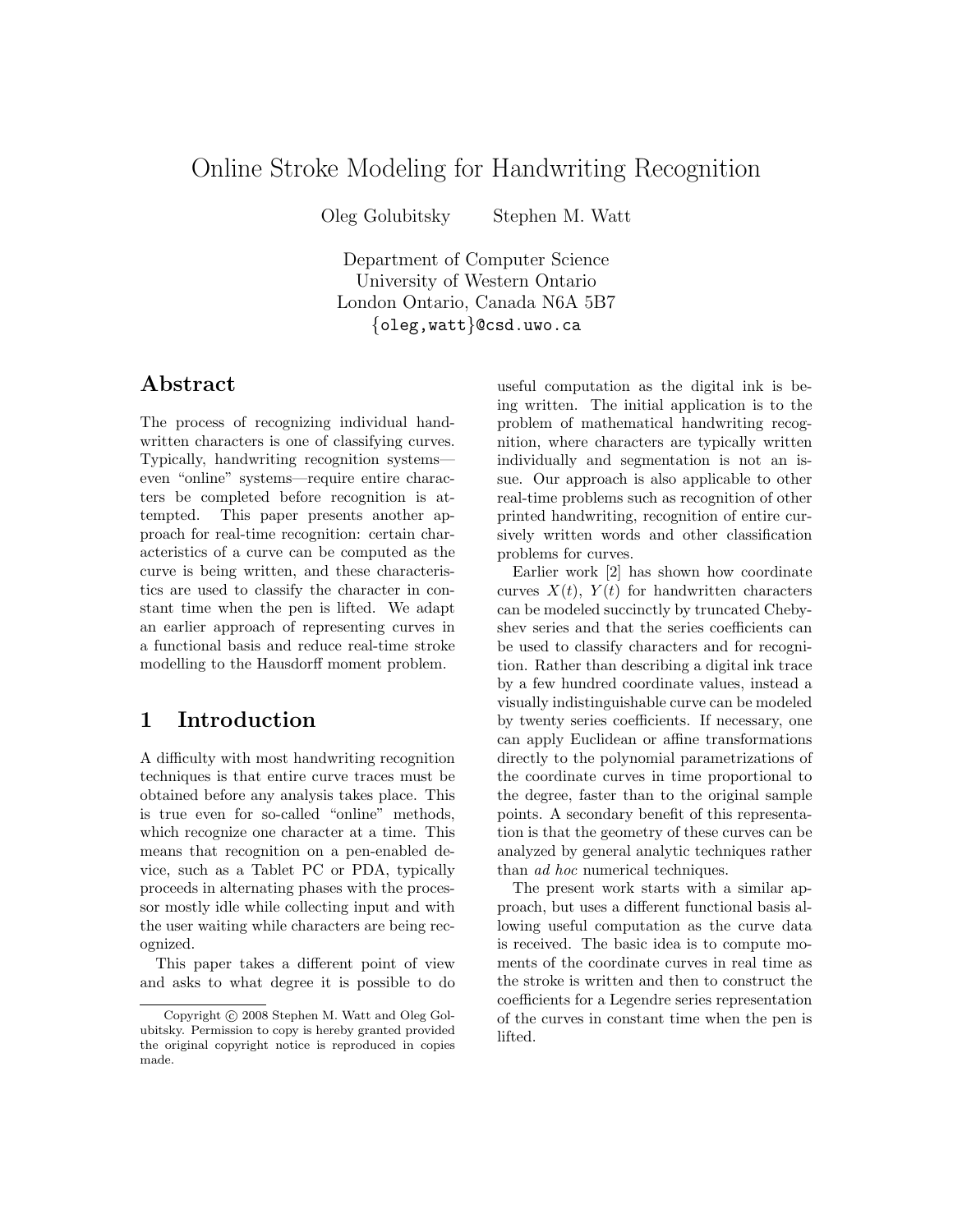We find that the Legendre series representation is just as suitable in practice for representation and analysis of ink traces as the Chebyshev representation, but has the benefit that it can be computed in a small, fixed number of arithmetic operations at the end of a stroke. Additionally, the fixed number of arithmetic operations at each time step (to compute the moments) and on pen up (to compute the series coefficients) makes this technique well suited to inexpensive hardware implementation.

As detailed further in the article, none of the computation during the stroke trace is wasted. This contrasts with other speculative analysis techniques that can give a "best guess so far" as a curve is traced, but whose results can be invalidated as the curve shape evolves. Doing only useful computation can allow for better overall system performance on slow devices and conservation of battery power.

The method we present is "online" in two senses: It is online in the usual sense of character-at-a-time recognition, in contrast to page at a time "offline" document analysis. It is also online in a theoretical sense, computing its result as stroke data is received with no lookahead. To aid in the evaluation of such methods, we formalize the idea of requiring computation to occur as data is collected and then separately measuring the time required after all data is seen.

The contributions of this paper are

- a complexity model for the on-line recognition problem,
- an analytic representation for digital ink that may be computed online as the stroke is written, requiring only a constant number of operations for each sample point, and
- experimental results that show this representation is as good as that obtained by earlier stroke-at-once methods.

The rest of the paper is organized as follows: Section 2 gives the background context. Section 3 introduces our complexity model that formalizes the notion that computing during pen movement is in some sense free, while time from pen up is precious. Section 4 states in an exact way the problem of whether there is a functional representation that could be computed stroke-online. Section 5 presents a numerical integration method to compute the moments of an input signal. Section 6 shows how the Legendre series coefficients may be computed in constant time from moments that are integrated on-line. Section 7 summarizes our experimental results on the quality of approximation by this method. Section 8 summarizes the main results, outlines future work and concludes the paper.

## 2 Preliminaries

We present several basic ideas that are used throughout the paper.

#### Series of orthogonal functions

We say a family of functions  $\{h_i\}$  is orthogonal with respect to a functional inner product  $\langle \cdot, \cdot \rangle$ with weight  $w(t)$  on domain [a, b] if

$$
\langle h_i, h_j \rangle \equiv \int_a^b h_i(t)h_j(t)w(t)dt = 0 \text{ when } i \neq j.
$$

Under certain conditions, a function  $f$  of some general class may be expressed as a linear combination of elements of the family  $\{h_i\}$ . In this case we call the family a functional basis, and for many classes of functions this basis is countably infinite, so we may write

$$
f(t) = \sum_{i=0}^{\infty} \alpha_i h_i(t).
$$

For an orthogonal functional basis, the coefficients  $\alpha_i$  may be computed by inner products

$$
\alpha_i = \langle f, h_i \rangle / \langle h_i, h_i \rangle
$$

because

$$
\langle f, h_i \rangle = \langle \sum_{j=0}^{\infty} \alpha_j h_j(t), h_i(t) \rangle
$$

$$
= \sum_{j=0}^{\infty} \alpha_j \langle h_j, h_i \rangle = \alpha_i \langle h_i, h_i \rangle.
$$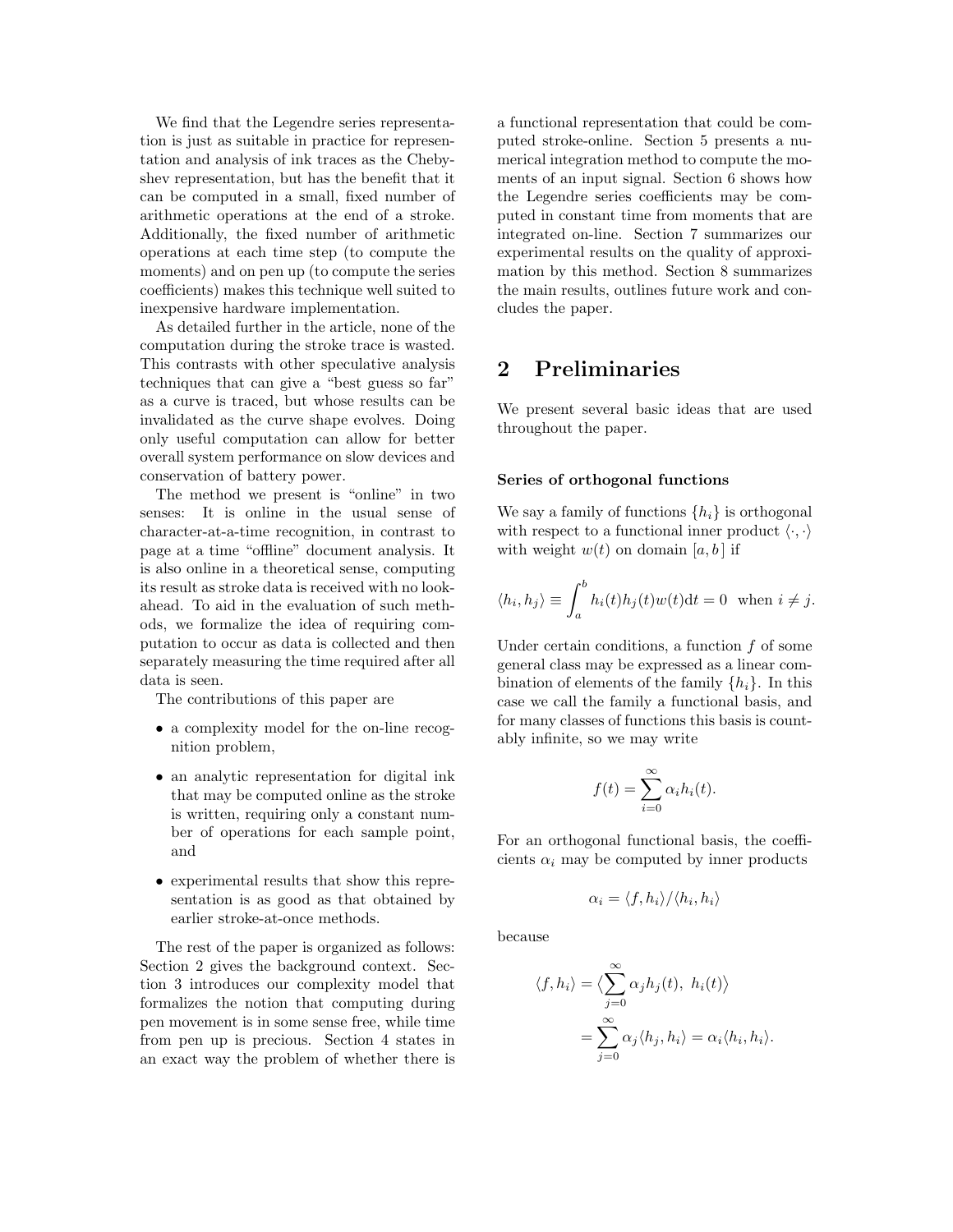#### Chebyshev representation

Earlier work  $[2]$  showed how the X and Y coordinate functions of handwritten characters could be written as truncated series of Chebyshev polynomials of the first kind,  $T_n(t)$  =  $cos(n \arccos t)$ . The  $T_n$  are orthogonal on  $[-1, 1]$  for weight  $w(t) = 1/\sqrt{1-t^2}$ . It was found that the Chebyshev series coefficients provided a succinct characterization of the coordinate functions. For series truncated at order d, the approximations were

$$
X(t) \approx \sum_{i=0}^{d} \alpha_i T_i(t), \quad Y(t) \approx \sum_{i=0}^{d} \beta_i T_i(t).
$$

Classification was obtained by measuring the Euclidean distance from the point  $(\alpha_0, \ldots, \alpha_d, \beta_0, \ldots, \beta_d)$  to centers of clusters obtained from handwriting samples.

#### Moments and the Hausdorff problem

The moments of a function f defined on the interval  $[a, b]$  are the integrals

$$
\mu_k = \int_a^b t^k f(t) \mathrm{d}t.
$$

Central moments replace  $t^k$  by  $(t - \mu_0)^k$  in the integrand and are sometimes more useful.

A key aspect of our approach is to recover a function from its moments. This is the Hausdorff moment problem [4, 5], known to be illconditioned. It has been determined that a function can be reliably recovered from the moments only if it is well approximated by the first few orthogonal polynomials (*e.g.* order  $\leq$ 15 with double precision). An algorithm for computing the coefficients of the Legendre series from moments has been proposed in [7] together with an analysis of accuracy and stability. As the order increases, accuracy will also increase, but stability will decrease. This algorithm is essentially the same as the step we perform when the pen is raised. Improvements of stability have been proposed in [6] and in [3]. In the first paper the order is decreased using fractional moments, and in the second paper the Hankel matrices that arise in the Hausdorff moment problem are preconditioned.

### 3 Complexity Model

We wish to capture the notions of useful computation that can be performed as an ink trace is collected and the remaining computation necessary when the pen is lifted.

We consider a general model of online computational complexity where input is received over a span of time during which computation can occur. The computation may use only the input seen so far, with no look-ahead. After receiving the last input, further computation can occur and the output can be given. We do not specify the underlying model of computation (e.g. k-tape Turing machine, RAM, etc.). Machine-specific models of real-time computation have been studied dating back to the beginnings of complexity theory [8] and the subject continues to be of interest, e.g. [1].

We consider the input to be a sequence of  $N$ values received over time at a uniform rate. If the real problem does not give its values uniformly over time, then dummy values can be inserted. The size of the problem is  $N$  and, because the input values are received uniformly, input values can also be taken to mark time steps. We characterize the time for a problem or of an algorithm by giving the number of computational steps at the  $n$ -th input and after the last input. If  $T_{\Delta}(n)$  operations are required at the  $n$ -th input step and additionally  $T_F(n)$  are required after the last input (when  $n = N$ , then we write the online time complexity as  $OL_n[T_\Delta(n), T_F(n)]$ . For example, linear insertion sort takes online time  $OL_n[O(n), 0].$ Building a heap and printing it requires time  $OL_n[O(\log n), O(n)]$ . Similar definitions can be made for average online time, maximum online time, online space complexity, average online energy consumption, etc. An algorithm that takes online time  $\mathrm{OL}_n[T_\Delta(n), T_F(n)]$  takes total time  $\sum_{i=0}^{N} T_{\Delta}(i) + T_{F}(N)$ .

If an algorithm uses time  $OL_n[T_\Delta(n), T_F(n)],$ where  $T_{\Delta}$  and  $T_F$  do not depend on n, then we say the algorithm takes online constant time. The functions  $T_{\Delta}$  and  $T_F$  may depend on other parameters of the problem, but not n.

For digital ink,  $n$  gives the number of points seen so far in an ink trace. We are interested in what features we can characterize in constant online time and space as a stroke is written.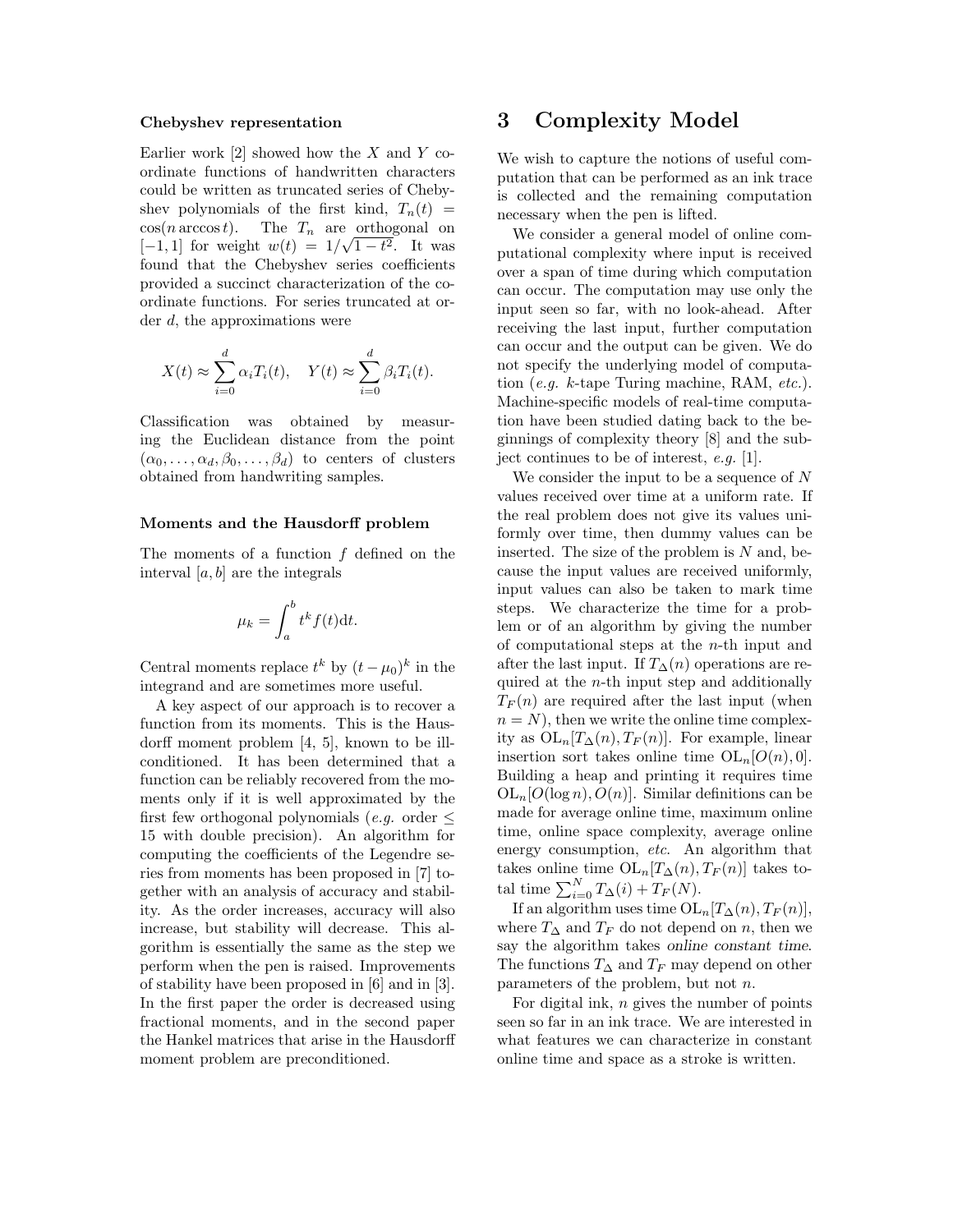## 4 Series Representation for Online Computation

Motivated by the approach of Char and Watt and wishing to find a true online method, we pose the following question:

Problem Is there a functional basis for digital ink traces for which the series coefficients can be computed in online constant time? If so, show how the coefficients can be computed.

We answer this question positively.

One of the obstacles to computing Chebyshev series directly in a stroke-online manner is the algebraic form of their weight function  $w(t) = 1/\sqrt{1-t^2}$ . We therefore consider instead the Legendre polynomials, a family of orthogonal polynomials with the simplest possible weight function.

The Legendre polynomials may be defined as

$$
P_n(t) = \frac{1}{2^n n!} \frac{d^n}{dt^n} (t^2 - 1)^n.
$$
 (1)

These are orthogonal on  $[-1, 1]$  with respect to the weight function  $w(t) = 1$ . These are usually normalized so that  $P_n(1) = 1$  and we have

$$
\langle P_i, P_j \rangle = \int_{-1}^1 P_i(\tau) P_j(\tau) d\tau = \frac{2}{2n+1} \delta_{ij},
$$

where  $\delta_{ij} = 1$  if  $i = j$  and zero otherwise.

When we collect digital ink we receive function values for the coordinates  $x_i(\lambda)$  for values of the parameter  $\lambda$  from 0 to some point L. Typically  $L$  is known only at the time the pen is lifted.

We show in the following sections how a function defined on  $[0, L]$  can be scaled to domain  $[-1, 1]$  and range  $[a, b]$  and can have its Legendre series coefficients computed to solve our stated problem. We prove the following:

### Theorem (Online Legendre series).

Given a sequence of n values of a function  $f(\lambda)$ at equally spaced values of  $\lambda$ , received one at a time, it is possible to compute the first d coefficients of the truncated Legendre series for f, normalized to a desired range and domain, in online time  $\mathrm{OL}_n[O(d),O(d^2)].$ 

We then show by experimental results how representing characters as truncated Legendre series provides models of the same practical quality as the Chebyshev series used previously.

## 5 Numerical Moment Computation

For our purposes, the moments of a function f are defined over an unbounded half-line since the curve may be traced over an arbitrary length:

$$
\mu_k(f,\ell) = \int_0^{\ell} \lambda^k f(\lambda) d\lambda.
$$
 (2)

The moments of the function may be determined on-line numerically either by hardware integrators or a software implementation.

In our application we assume that discrete sample values of  $f$  are received as a real-time signal. We use these values to compute approximate values for the moment integrals. To have a constant bound on the number of arithmetic operations for each sample value of  $f$ , we use a finite order integration method. We assume the sample points are equally spaced with  $\Delta\lambda = 1$ .

Through numerical experiments with curves having 200 sample points we have found that the standard first and second order Newton-Cotes integration (trapezoids and Simpson's rule) do not yield sufficiently accurate values for the moments  $\mu_k$  as k increases. Furthermore, methods that require a priori knowledge of L cannot be applied in this context. We have found that instead a specialized first order integration method gives suitable results.

To compute the integral  $\int_0^L \lambda^k f(\lambda) d\lambda$ , we use the following approximation for each interval  $[i, i + 1]$  and sum the results:

$$
\int_{i}^{i+1} \lambda^{k} f(\lambda) d\lambda \approx
$$

$$
\frac{(i+1)^{k+1} - i^{k+1}}{k+1} \times \frac{f(i+1) + f(i)}{2}.
$$
 (3)

This formula represents the exact integral of  $\lambda^k$ on  $[i, i+1]$  multiplied by the mean value of the function at the end points.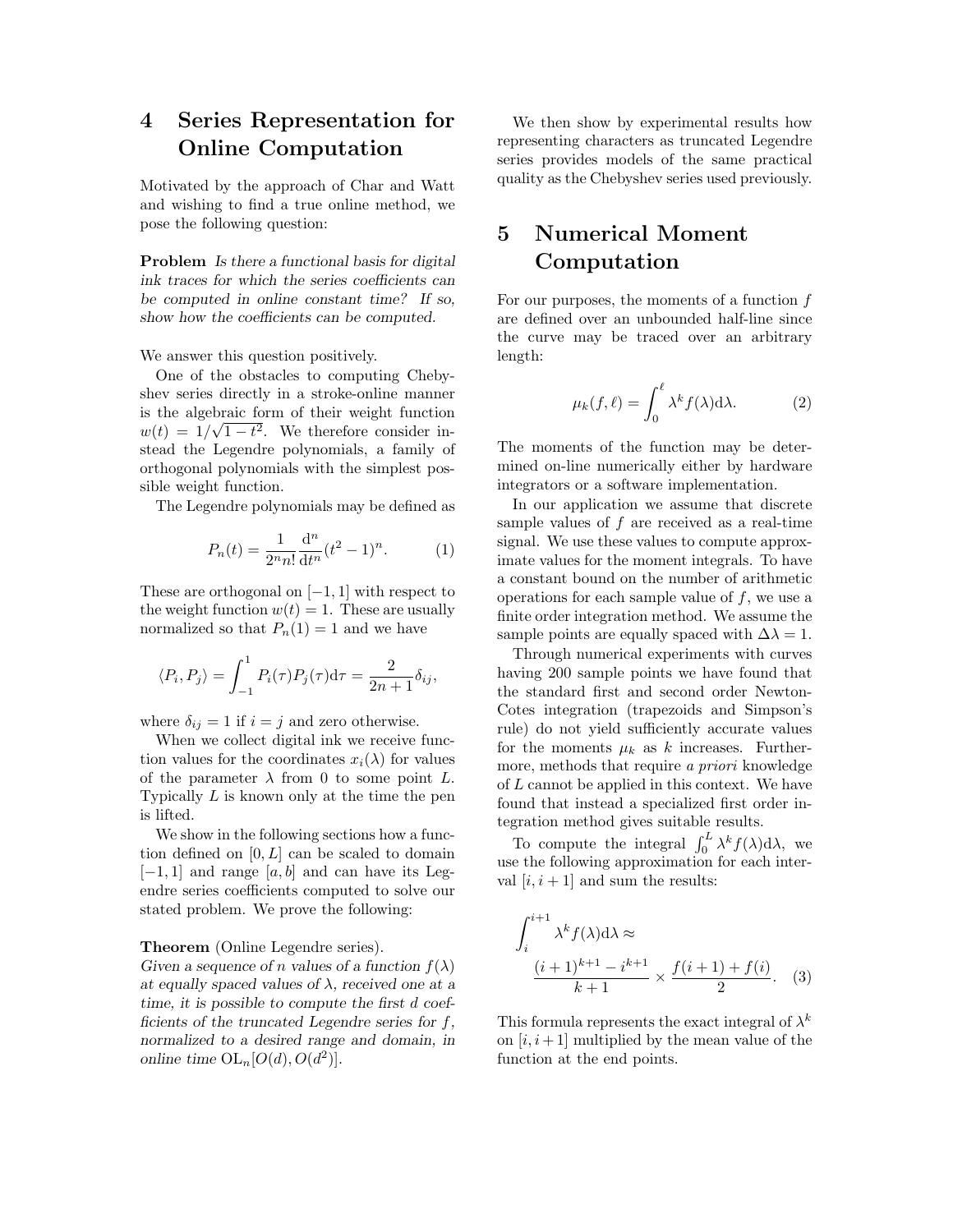Combining formulas  $(3)$  for all i from 0 to  $L-1$  and rearranging the terms, we obtain the following integration formula:

$$
\int_0^L \lambda^k f(\lambda) d\lambda \approx
$$
  

$$
\sum_{i=1}^{L-1} \frac{i^{k+1}}{k+1} \times \frac{f(i-1) - f(i+1)}{2} +
$$
  

$$
\frac{L^{k+1}}{k+1} \times \frac{f(L-1) + f(L)}{2}.
$$

We can update the the sums  $\sum_{i=1}^{L-1} (\ldots)$  for all orders 0 to d online, as soon as the value  $f(i+1)$ is available, in  $2(d+2)$  arithmetic operations. Thus, the online complexity is

$$
T_{\Delta} = 2(d+2),
$$

which is constant in the number of points L. We then need  $2(d+2)$  additional operations to compute the last term when the value  $f(L)$ arrives and pen is lifted up, which is part of the computation after the last input analysed in the next section.

This integration method can easily be adapted for points non-uniformly separated in time or parametrized by arc-length rather than time. Since parametrization by arc length is intrinsic to the curve (i.e., not affected by the variations in the speed with which the curve is traced out) and invariant with respect to the Euclidean transformations, it may be preferable to the time parametrization for the purpose of character recognition and classification. Also, higher order methods based on this idea can be used instead if desired.

## 6 Legendre Coefficients from Moments

After a curve is traced, we will have computed its moments over some length  $L$ , with  $L$  known only at the time the pen is lifted. The problem is now to scale L to a standard interval and compute the truncated Legendre series coefficients for the scaled function from the moments of the unscaled function,  $\mu_k(f, L)$ . We show how this can be done, and that it requires

a number of arithmetic operations depending only on the desired number of terms of the Legendre series.

Suppose  $f(\lambda)$  is defined on  $[0, L]$  and let  $\hat{f}(\tau) = f((\tau + 1)L/2)$  be the scaled version defined on [-1,1]. If  $\hat{f}(\tau) = \sum_{k=0}^{\infty} \hat{\alpha}_k P_k(\tau)$ , we may compute the  $\hat{\alpha}_k$  as follows:

$$
\hat{\alpha}_{k} = (k + \frac{1}{2}) \int_{-1}^{1} \hat{f}(\tau) P_{k}(\tau) d\tau \n= \frac{2k+1}{L} \int_{0}^{L} f(\lambda) P_{k} (2\lambda/L - 1) d\lambda \n= \frac{2k+1}{L} \sum_{i=0}^{k} [t^{i}] P_{k} (2t - 1) \int_{0}^{L} f(\lambda) (\lambda/L)^{i} d\lambda \n= \frac{2k+1}{L} \sum_{i=0}^{k} \frac{[t^{i}] P_{k} (2t - 1)}{L^{i}} \mu_{i}(f, L).
$$

Here  $[t^i](\cdot)$  denotes the coefficient of  $t^i$ . The polynomials  $\tilde{P}_k(t) = P_k(2t-1)$  are known as the "shifted Legendre polynomials" and are given explicitly by

$$
\tilde{P}_n(t) = (-1)^n \sum_{i=0}^n \binom{n}{i} \binom{n+i}{i} (-t)^i.
$$

We therefore have

$$
\hat{\alpha}_k = (-1)^k \frac{2k+1}{L} \times \sum_{i=0}^k \left(\frac{-1}{L}\right)^i \binom{k}{i} \binom{k+i}{i} \mu_i(f, L) \quad (4)
$$

Note that the coefficients  $(-1)^i {k \choose i} {k+i \choose i}$  are independent of the problem and may be computed as constants in advance.

Given the first  $k$  moments of  $f$  and the first  $k-1$  powers of L, we may compute  $\hat{\alpha}_k$  and  $L^k$ in a number of arithmetic operations depending only on  $k$ : Computing  $L^k$  can be done with one multiplication. The first term of the sum is given. Adding each of the  $k$  subsequent terms to the sum can be done with three operations (one division, one multiplication and one addition). Multiplication by  $(2k+1)/L$  can be done with two additional operations if  $2k+1$  is a pre-computed constant. In all, we have  $3k+3$ operations to compute  $\alpha_k$  and  $L^k$ .

All the coefficients of a truncated Legendre series of order d from can be computed from the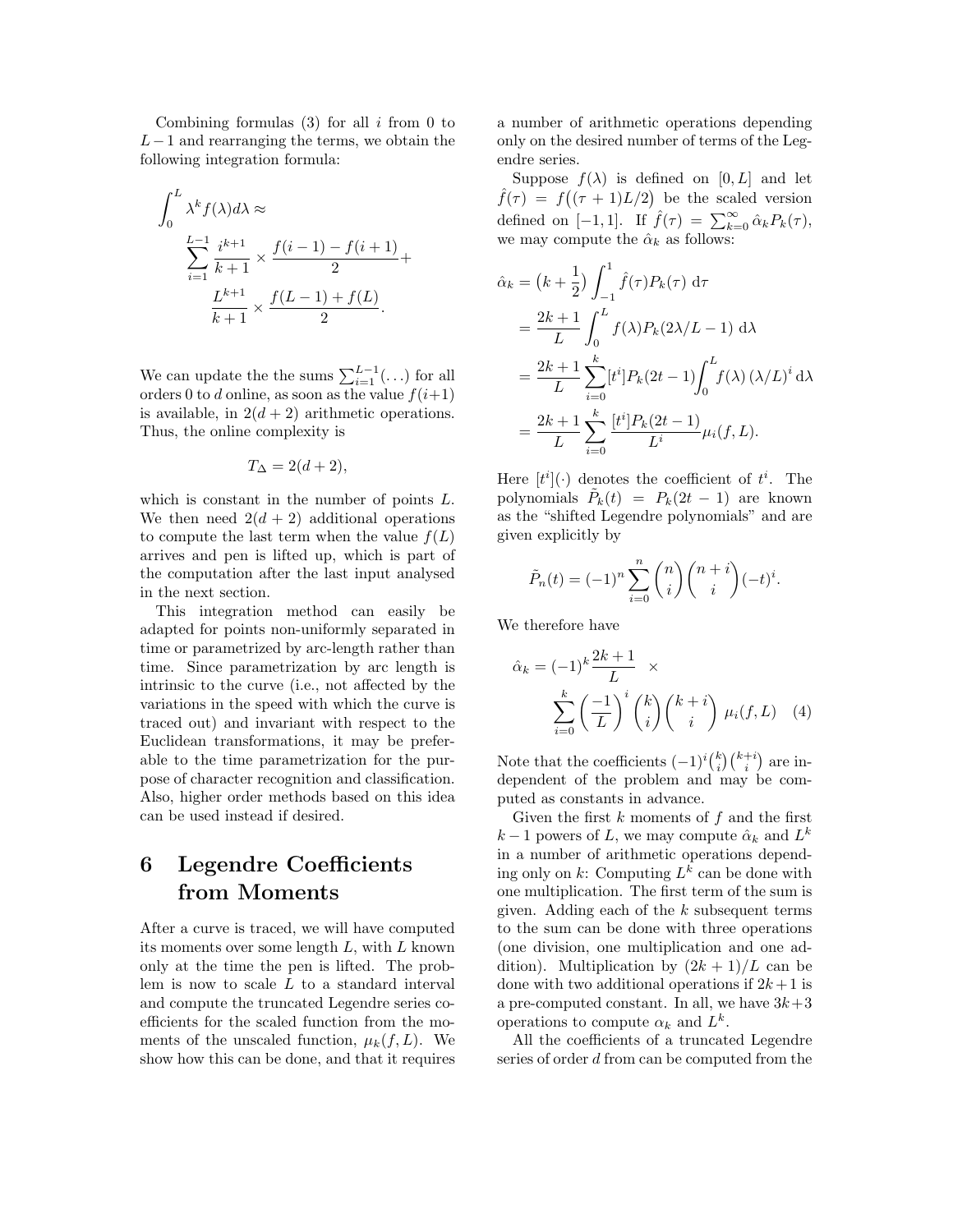moments with  $\sum_{i=0}^{d} (3i+3) = 3(d+2)(d+1)/2$ arithmetic operations. This is constant in the number of points, L. Since the required approximation order is fixed and small (typically less than 10), the quadratic appearance of  $d$ can be ignored.

To scale  $\tilde{f}(\tau)$  to range over  $[a, b]$  on domain  $[-1, 1]$ , we record  $f_{\text{min}}$  and  $f_{\text{max}}$ , the minimum and maximum values attained by  $f(\lambda)$ . We then define

$$
\hat{f}(\tau) = \frac{b - a}{f_{\text{max}} - f_{\text{min}}} \hat{f}(\tau) + \frac{af_{\text{max}} - bf_{\text{min}}}{f_{\text{max}} - f_{\text{min}}}
$$

$$
= \sum_{i=0}^{\infty} \hat{\alpha}_i P_i(\tau),
$$

where

$$
\hat{\hat{\alpha}}_i = \hat{\alpha}_i \frac{b-a}{f_{\text{max}} - f_{\text{min}}} + \delta_{i0} \frac{af_{\text{max}} - bf_{\text{min}}}{f_{\text{max}} - f_{\text{min}}}.
$$
 (5)

This takes an additional  $d + 7$  operations, so we have

$$
T_F = \frac{3}{2}d^2 + \frac{11}{2}d + 10.
$$

### 7 Experimental Results

Our first experiment asks how well the truncated Legendre series computed from moments approximate the coordinate functions  $X(t)$  and  $Y(t)$  of handwritten character curves. The samples comprised 987 single stroke characters from a collection of 239 mathematical symbols taken from 9 test users. Users provided samples only for the symbols with which they were familiar and which they would normally write from time to time.

We computed the moments of their coordinate functions using the algorithm from Section 5, and then the coefficients of the truncated Legendre series using the algorithm from Section 6. We estimated the root mean square deviation

$$
RMS(\phi) = \sqrt{\sum_{t=0}^{L} \frac{||(X(t), Y(t)) - \phi(t)||_2^2}{L+1}}
$$

between the handwritten character curves  $(X(t), Y(t))$  scaled to range [0, 1] and the corresponding truncated Legendre series  $\phi(t)$  of

degrees 3, 4, 6, 8, 10, 15, 17, 18, 19 computed with double precision. The resulting distribution of RMS, shown in Table 1 and Figure 1, is nearly identical to the one obtained for truncated Chebyshev series in [2]. The mean square deviation decreases until degree 16–17, after which it begins to increase due to the fact that higher degree coefficients are computed inaccurately with double precision.

We repeated the same computations for coordinate functions parametrized by arc length. As Table 2 and Figure 3 show, the RMS errors for parametrization by arc length are similar to those by time.

An example of a character and its approximations by truncated Legendre series is shown in Figure 2. The time-parametrized approximation is indistinguishable from the original already for degree 8, unlike the one parametrized by arc length, which tends to cut the singular points (cusps and corners) of the original curve even for the optimal degree 17. The reason for such behavior is that the coordinate functions  $X$  and  $Y$  parametrized by time are smooth everywhere, and hence better approximated by polynomials, than the coordinate functions parametrized by arc length, which are singular at the cusp (see Figure 4). The mismatch between the character curve and its approximations by arc length parametrized polynomials is not reflected in the mean square errors, because around the singular points (where the curves disagree most) the differential of the arc length vanishes, and hence the contribution of this region to the RMS is small regardless of the accuracy of approximation there.

The computations were carried out with double precision floating point numbers. To estimate round-off errors, we also computed the expansion coefficients exactly, using rational arithmetic, and found the maximal absolute and average relative errors (defined as the sum of absolute errors divided by the sum of absolute values), summarized in Table 3. These results show that double precision floating point provides sufficient accuracy for computing coefficients up to degree 13–14, even though the errors grow exponentially with the degree.

The maximal absolute value that appears during the computations for degree 10 is  $4 \times$  $10^{31}$ , and the minimal non-zero absolute value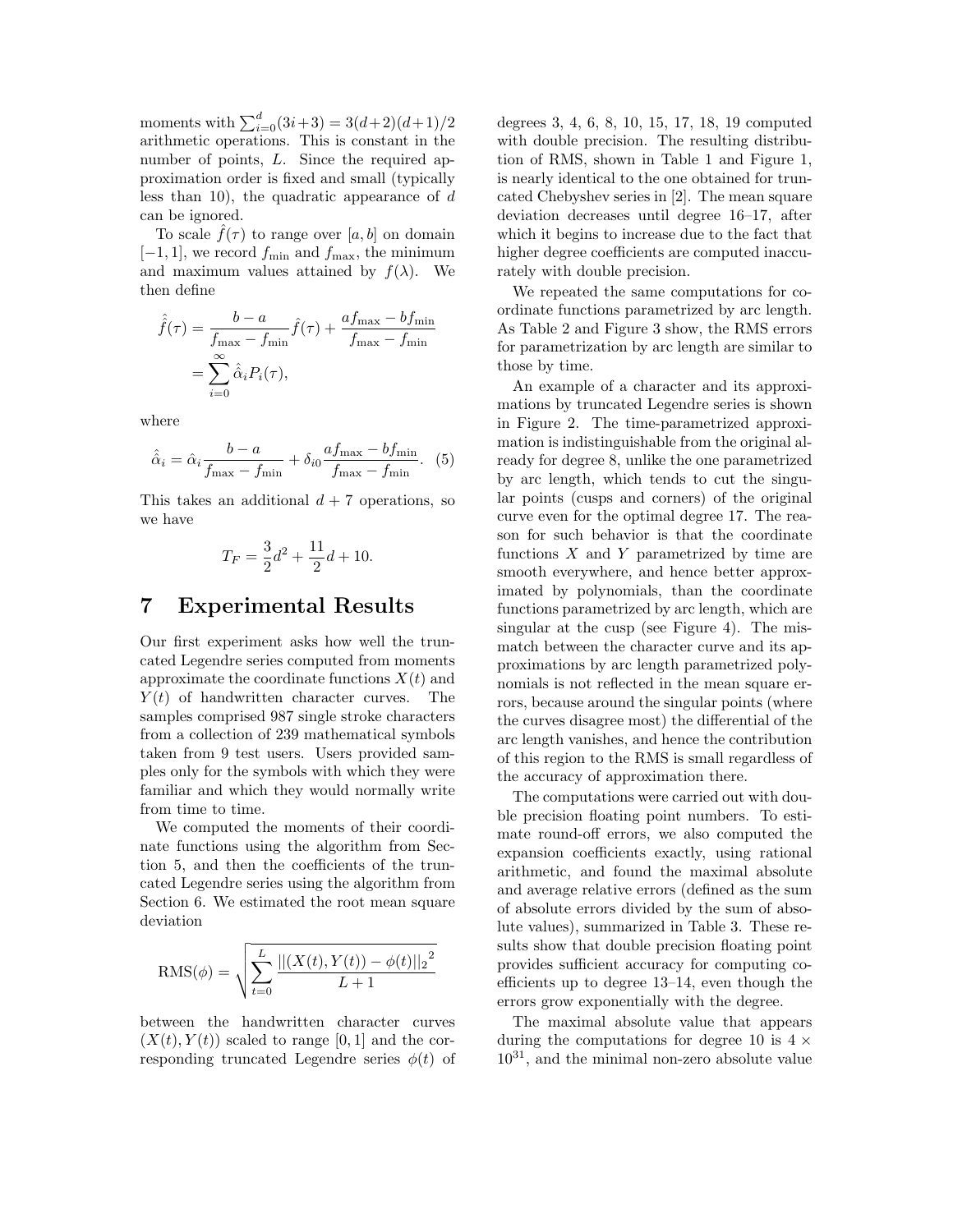| Degree | $< 90\%$ | $< 95\%$ | $< 99\%$ |
|--------|----------|----------|----------|
| 3      | .310     | .330     | .361     |
| 4      | .240     | .264     | .323     |
| 6      | .149     | .175     | .234     |
| 8      | .075     | .099     | .153     |
| 10     | .034     | .048     | .097     |
| 15     | .012     | .016     | .040     |
| 17     | .011     | .014     | .044     |
| 18     | .013     | .017     | .060     |
| 19     | .041     | .067     | .181     |

Table 1: Legendre series RMS cutoffs by degree (curves parametrized by time).



Figure 1: RMS error for time parametrization. % of sample with RMS error  $\leq$  given amount for series truncated at degrees 3, 6, 10, 15. Curves are in order by degree, with 3 lowest.



Figure 2: Approximations of character "3" (solid) with Legendre series. Left: time parametrization, degrees 7 (dotted) and 8 (dashed). Right: arc length parametrization, degrees 8 (dotted) and 17 (dashed).

| Degree | $< 90\%$ | ${}< 95\%$ | $< 99\%$ |
|--------|----------|------------|----------|
| 3      | .279     | .300       | .340     |
| 4      | .189     | .223       | .292     |
| 6      | .106     | .135       | .173     |
| 8      | .057     | .073       | .115     |
| 10     | .036     | .047       | .074     |
| 15     | .020     | .024       | .044     |
| 17     | .017     | .021       | .049     |
| 18     | .017     | .021       | .067     |
| 19     | .038     | .054       | .221     |

Table 2: Legendre series RMS cutoffs by degree (curves parametrized by arc length).



Figure 3: RMS error for arc length parametrization.  $\%$  of sample with RMS  $error \leq given$  amount for series truncated at degrees 3, 6, 10, 15. Curves are in order by degree, with 3 lowest.



Figure 4: Coordinate functions X (left) and Y (right) parametrized by time (dashed) and arc length (solid). The parameters are scaled to span the same interval.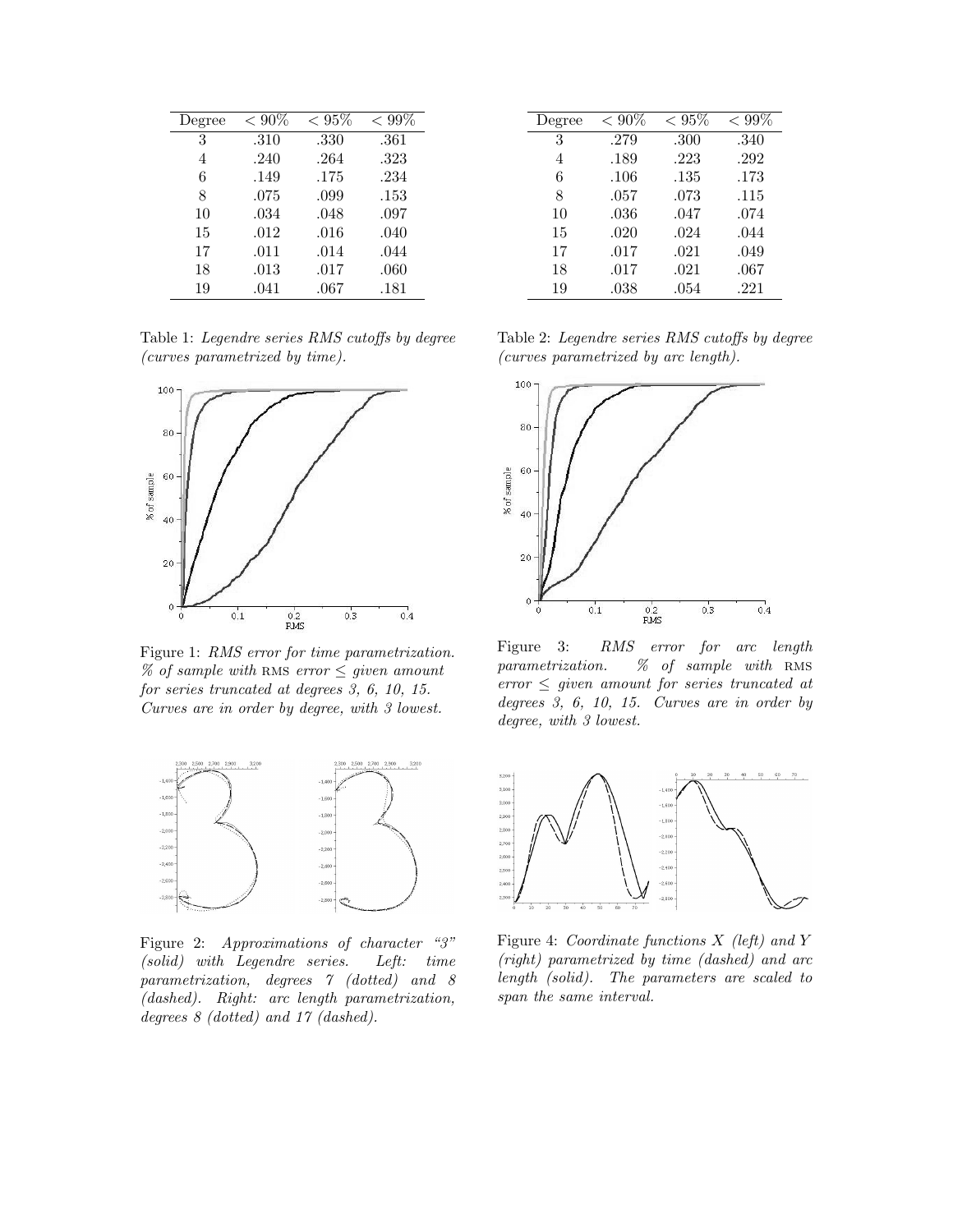| Degree | Abs. Error          | Rel. Error          |
|--------|---------------------|---------------------|
| 0      | $1 \times 10^{-11}$ | $7\times10^{-18}$   |
| 1      | $4 \times 10^{-11}$ | $4 \times 10^{-14}$ |
| 2      | $5 \times 10^{-10}$ | $3 \times 10^{-13}$ |
| 3      | $2 \times 10^{-9}$  | $2\times10^{-12}$   |
| 4      | $1 \times 10^{-8}$  | $1\times10^{-11}$   |
| 5      | $5 \times 10^{-8}$  | $4 \times 10^{-11}$ |
| 6      | $3 \times 10^{-7}$  | $5\times10^{-10}$   |
| 7      | $2 \times 10^{-6}$  | $3\times10^{-9}$    |
| 8      | $9 \times 10^{-6}$  | $2\times10^{-8}$    |
| 9      | $5 \times 10^{-5}$  | $2\times10^{-7}$    |
| 10     | $3 \times 10^{-4}$  | $2 \times 10^{-6}$  |
| 11     | $1 \times 10^{-3}$  | $1 \times 10^{-5}$  |
| 12     | $1 \times 10^{-2}$  | $1\times10^{-4}$    |
| 13     | $6 \times 10^{-2}$  | $9 \times 10^{-4}$  |
| 14     | $3 \times 10^{-1}$  | $5 \times 10^{-3}$  |
| 15     | $2\times10^{0}$     | $4\times10^{-2}$    |
| 16     | $1 \times 10^1$     | $3 \times 10^{-1}$  |
|        |                     |                     |

Table 3: Maximal absolute and relative roundoff errors for coefficients by degree.

is 1.0. Therefore, if we were to perform the computations in fixed point arithmetic, 128 bits would be required to compute expansions of degree 10. With 64-bit fixed point arithmetic, only expansions of degree 4 can be computed, which do not approximate the character curves accurately enough. Thus, floating point numbers are more adequate for our purpose.

Floating point computations with parametrization by arc length, instead of time, cause similar round-off errors (not shown here). Since arc length is usually an irrational number, we could not compute the expansions with respect to arc length exactly with rational arithmetic and used quadruple precision (30 decimal digits) floating point numbers instead.

We conclude that truncated Legendre series computed from moments with double precision approximate handwritten character curves just as closely as truncated Chebyshev series of the same degree; and the latter, as has been shown in [2], are visually indistinguishable from the samples for degree 10. In addition, our experiment has confirmed that for such small degrees computation of Legendre coefficients from moments can be carried out reliably with double precision, even though in general this problem is ill-conditioned.

## 8 Conclusions and Future Work

This article has examined the problem of online stroke analysis. We have presented a framework in which the computational complexity of these online algorithms can be meaningfully modeled, characterizing computation that can be performed as data is received.

We have demonstrated that a truncated Legendre series representation of ink strokes can be computed in online time that is constant with respect to the number of data points, normalizing the domain and range of the coordinate functions as desired.

We have shown experimentally that this Legendre series representation provides models of the same quality as earlier work with truncated Chebyshev series. That is, for most characters, their approximations by Legendre series of order 10 look indistinguishable from the originals.

Having established the utility of this representation, it is left to future work to derive further characteristics of the ink strokes from the analytic representation, to build stroke classifiers (e.g. using cluster proximity or SVMs) based on the series coefficients, and to compare them with other methods (such as elastic matching) in accuracy and speed.

## Acknowledgements

We thank Bruce Char for the Maple worksheet to compute RMS errors. Stephen Watt thanks NSERC, the Fields Institute, the MITACS Network of Centres of Excellence, Microsoft Canada and Maplesoft for support.

## About the Authors

Oleg Golubitsky is a postdoctoral fellow at the Ontario Research Centre for Computer Algebra (ORCCA) at the University of Western Ontario. His interests lie in the areas of mathematical computing, with recent attention to algorithms for differential ideals.

Stephen M. Watt is a professor at the University of Western Ontario and director of OR-CCA. His research interests lie in the areas of computer algebra, pen-based computing and programming languages.